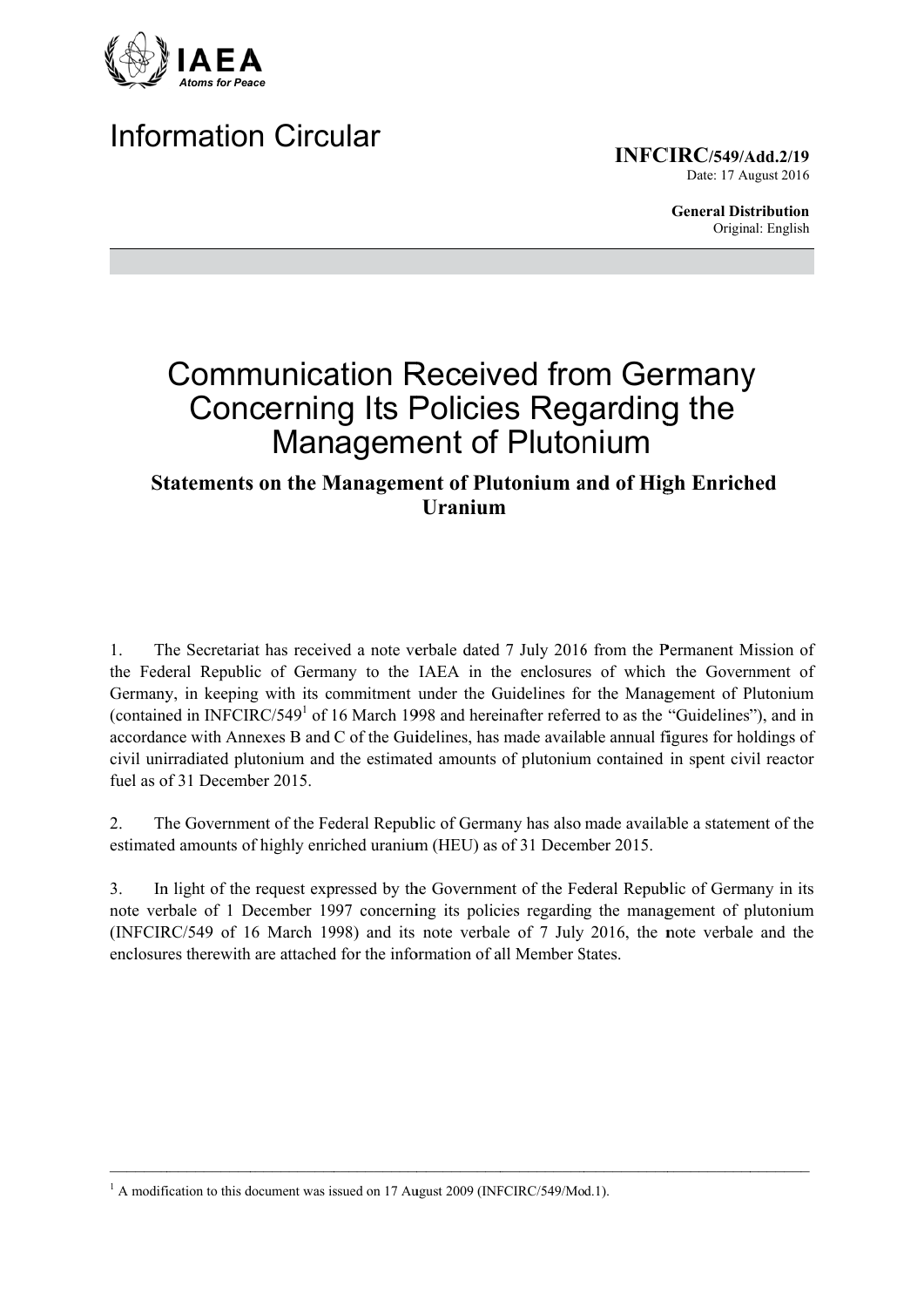

Ref. No.: Wi-1-467.54 Note No.: 24 / 2016

# Verbal Note

The Permanent Mission of the Federal Republic of Germany to the Office of the United Nations and to other International Organizations in Vienna presents its compliments to the International Atomic Energy Agency and has the honour to submit enclosed the following documents in accordance with the Guidelines for the Management of Plutonium:

- annual figures for holdings of civil unirradiated plutonium in Germany, in the  $\omega$  . format set out in Annex B of the said Guidelines,
- estimated amounts of plutonium contained in spent civil reactor fuel in Germany, in  $\sim$   $$ the format set out in Annex C of the said Guidelines,
- estimated amounts of highly enriched uranium in Germany, in the format set out in Annex D of the said Guidelines

as of 31 December 2015.

The Permanent Mission of the Federal Republic of Germany to the Office of the United Nations and to other International Organizations in Vienna avails itself of this opportunity to renew to the International Atomic Energy Agency the assurances of its highest consideration.

Vienna, 07 July 2016



To the International Atomic Energy Agency **VIC** Wagramer Straße 5 1400 Vienna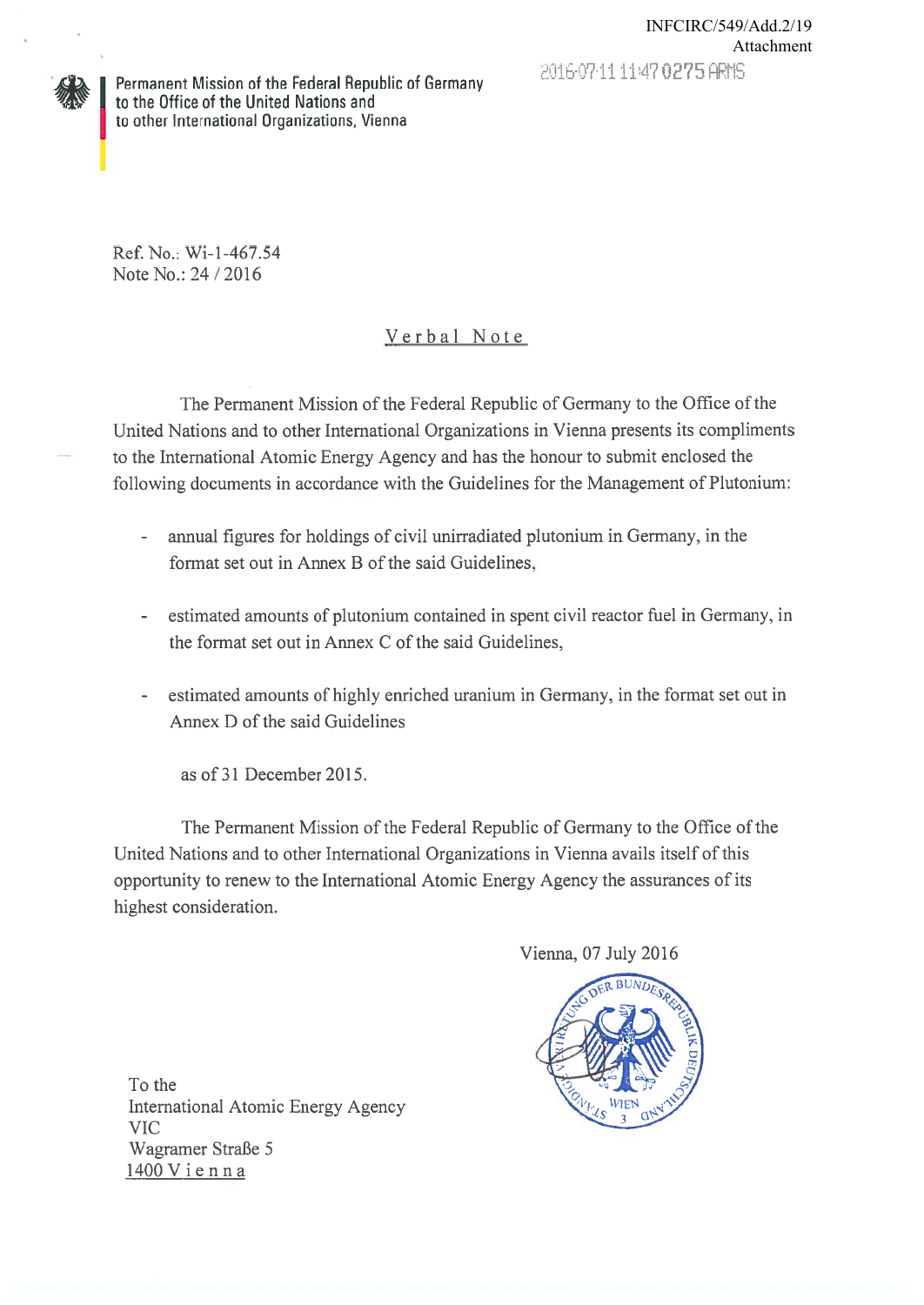#### **ANNEX B**

## Germany

#### ANNUAL FIGURES FOR HOLDINGS OF CIVIL UNIRRADIATED PLUTONIUM

| Totals (in metric tons) |                                                                                                                                                                                                                            | as of 31 Dec 2015<br>(Previous year's<br>figures in brackets) |           |
|-------------------------|----------------------------------------------------------------------------------------------------------------------------------------------------------------------------------------------------------------------------|---------------------------------------------------------------|-----------|
| 1.                      | Unirradiated separated plutonium in<br>Product stores at reprocessing plants.                                                                                                                                              | 0,0                                                           | 0,0       |
| 2.                      | Unirradiated separated plutonium in the<br>course of manufacture or fabrication and<br>plutonium contained in unirradiated semi-<br>fabricated or unfinished products at fuel or<br>other fabricating plants or elsewhere. | 0,0                                                           | (0.0)     |
| 3.                      | Plutonium contained in unirradiated MOX<br>fuel or other fabricated products at reactor<br>sites or elsewhere.                                                                                                             | 1,8                                                           | $(2,1^*)$ |
| 4.<br>Note:             | Unirradiated separated plutonium held<br>elsewhere.                                                                                                                                                                        | 0,0                                                           | (0,0)     |
|                         | (i) Plutonium included in lines 1-4 above<br>belonging to foreign bodies.                                                                                                                                                  | *                                                             |           |
|                         | (ii) Plutonium in any of the forms in lines 1-4<br>above held in locations in other countries and<br>therefore not included above.                                                                                         | $\ast$                                                        |           |
|                         | (iii) Plutonium included in lines 1-4 above<br>which is in international shipment prior to its<br>arrival in the recipient State.                                                                                          | 0,0                                                           | (0,0)     |

\* According to the EURATOM Treaty from 1957, all nuclear material is property of the EU and subject to safeguards accountancy by EURATOM and the IAEA. Therefor, data on "German" material outside Germany or on "foreign" material in Germany are not available.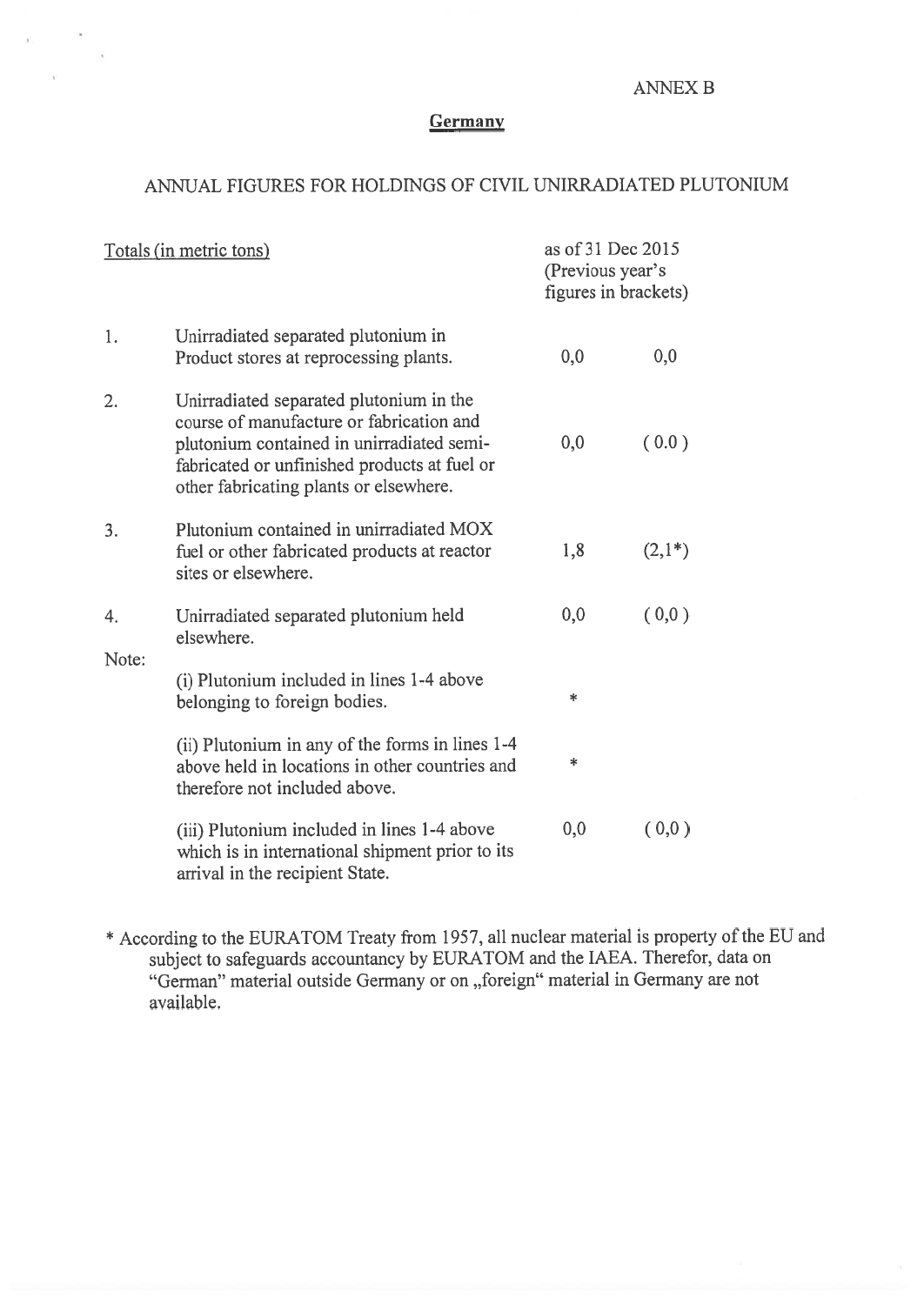#### ANNEX C

## Germany

# ESTIMATED AMOUNTS OF PLUTONIUM CONTAINED IN SPENT CIVIL REACTOR FUEL

| Totals (in metric tons) |                                                                                                                                                                                                                            |                                                                                            | as of 31 Dec 2015                        |         |  |  |  |
|-------------------------|----------------------------------------------------------------------------------------------------------------------------------------------------------------------------------------------------------------------------|--------------------------------------------------------------------------------------------|------------------------------------------|---------|--|--|--|
|                         |                                                                                                                                                                                                                            |                                                                                            | (Previous year's<br>figures in brackets) |         |  |  |  |
| 1.                      | Plutonium contained in spent fuel at civil<br>reactor sites.                                                                                                                                                               |                                                                                            | 110,3                                    | (107,0) |  |  |  |
| 2.                      | Plutonium contained in spent fuel at<br>reprocessing plants.                                                                                                                                                               |                                                                                            | 0,0                                      | 0,0     |  |  |  |
| 3.                      | Plutonium contained in spent fuel held<br>elsewhere.                                                                                                                                                                       |                                                                                            | 6,0                                      | (6,0)   |  |  |  |
| Note:<br>i)             | The treatment of material sent for direct disposal will need further<br>consideration when specific plants for direct disposal have taken<br>concrete form.                                                                |                                                                                            |                                          |         |  |  |  |
| $\mathbf{ii}$           | Definitions:<br>$-Line 1:$                                                                                                                                                                                                 | covers estimated amounts of plutonium contained in<br>fuel discharged from civil reactors; |                                          |         |  |  |  |
|                         | $-Line 2$ :<br>covers estimated amounts of plutonium contained in<br>fuel received at reprocessing plants but not yet<br>reprocessed.                                                                                      |                                                                                            |                                          |         |  |  |  |
| iii)                    | Plutonium contained in spent fuel sent for<br>reprocessing and held in locations in other<br>∗<br>countries.<br>(This plutonium may be in the form of line 2)<br>above or in any of the forms of lines 1-3 of<br>Annex B.) |                                                                                            |                                          |         |  |  |  |

According to the EURATOM Treaty from 1957, all nuclear material is property of the EU  $\ast$ and subject to safeguards accountancy by EURATOM and the IAEA. Therefore, data on "German" material outside Germany or on "foreign" material in Germany are not available.